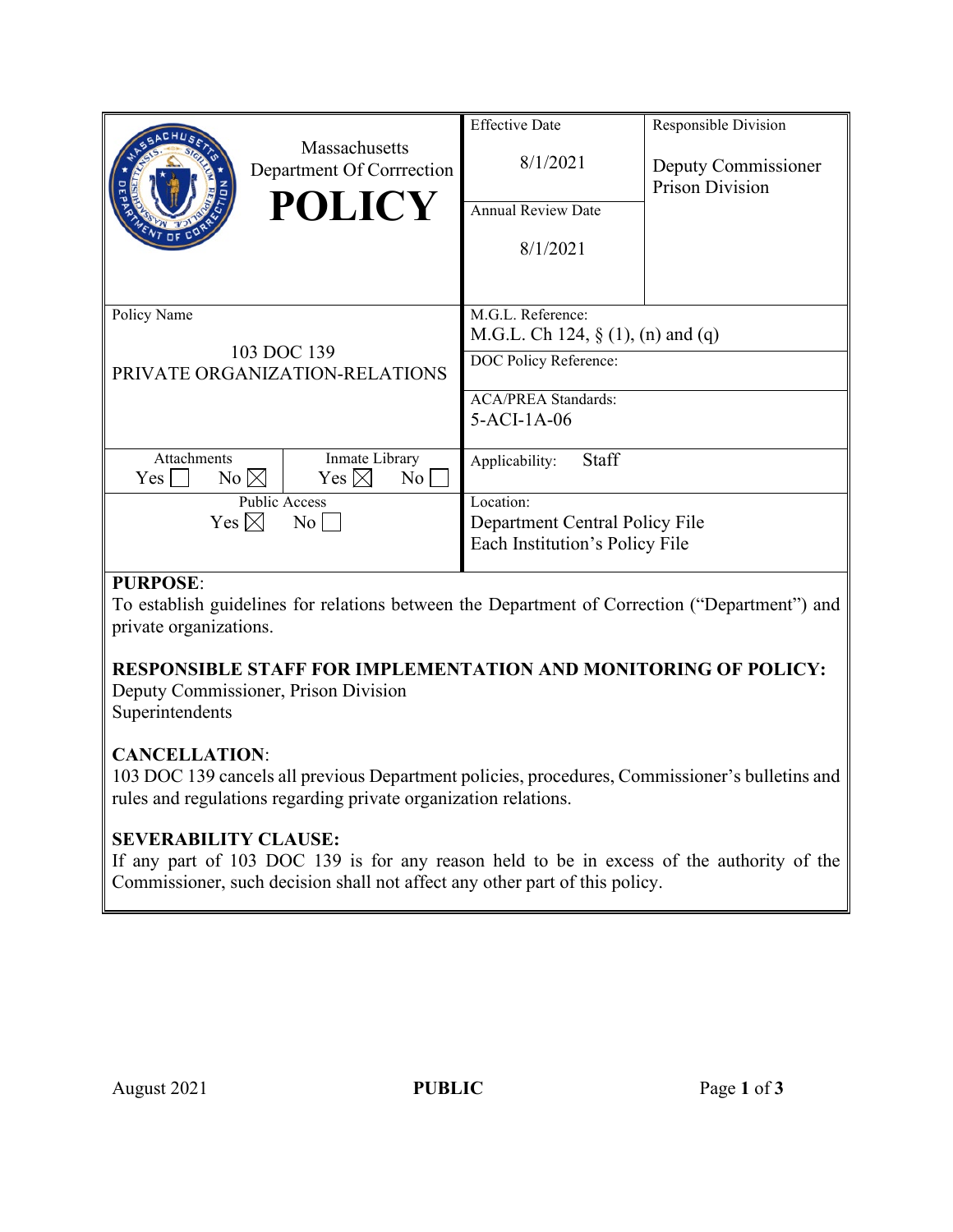# **TABLE OF CONTENTS**

| 139.01 Department Relations with Community Criminal Justice Agencies and<br>Programs | 3 |
|--------------------------------------------------------------------------------------|---|
| 139.02 Department Relations with Community Service Agencies and Programs             | 3 |
| 139.03 Department Relations with College and Universities                            | 3 |
| 139.04 Participation in Professional Association                                     | 3 |
| 139.05 Emergencies                                                                   | 3 |